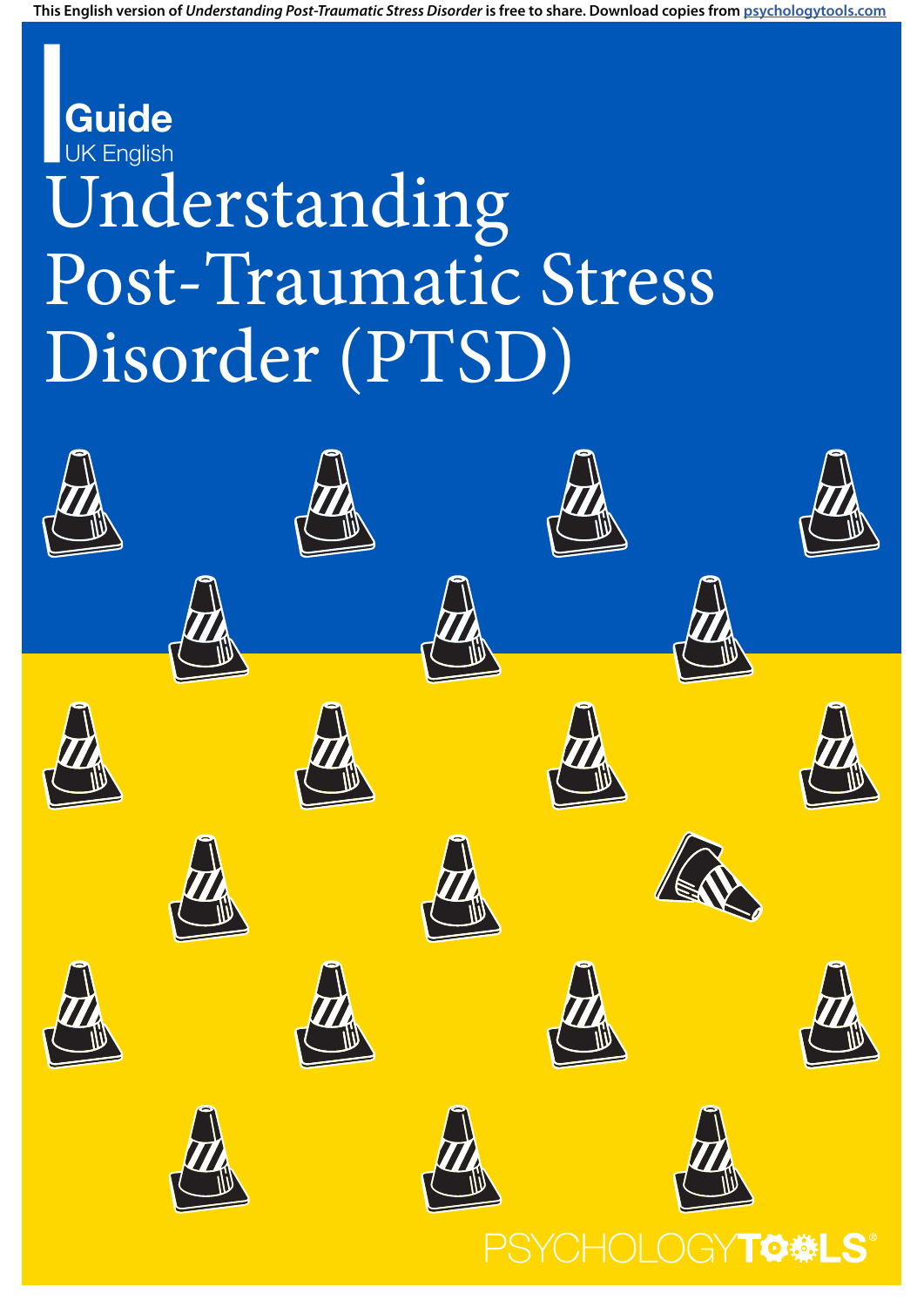# **Introduction**

Many of us will experience trauma at some point in our lives. With time, most people recover from their experiences without needing professional help. However, for a significant proportion of people the effects of trauma last for much longer, and they develop a condition called post-traumatic stress disorder (PTSD). It is thought that between 3 and 5 people out of every 100 will experience PTSD every year [1]. Fortunately, there are a range of excellent psychological therapies for PTSD.

**1**

This guide will help you to understand:

- **• What PTSD is.**
- **• Why it might not get better by itself.**
- **• Treatments for PTSD.**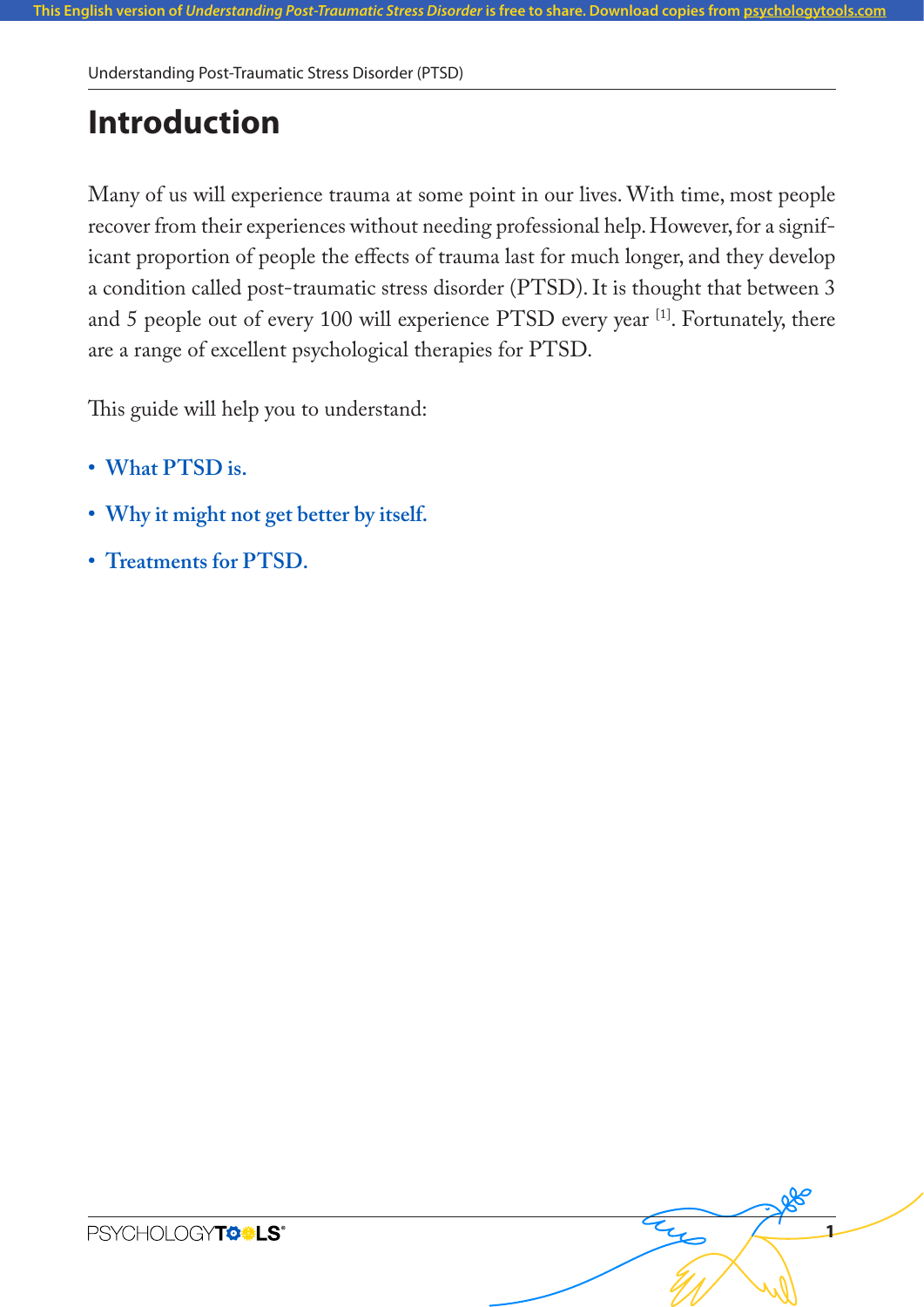### **What is trauma?**

A traumatic experience is one which is overwhelming, threatening, frightening, or out of our control. Common traumas include:



Some traumas are isolated one-off events that are unexpected and happen 'out of the blue'. Other traumas are frightening in different ways: they are expected, anticipated, and dreaded. Some people's jobs expose them to trauma, for example military or emergency service personnel often experience or witness distressing events. Children experience trauma too – and the effects can be even more profound and long-lasting if the people who were supposed to care for them were responsible for causing harm.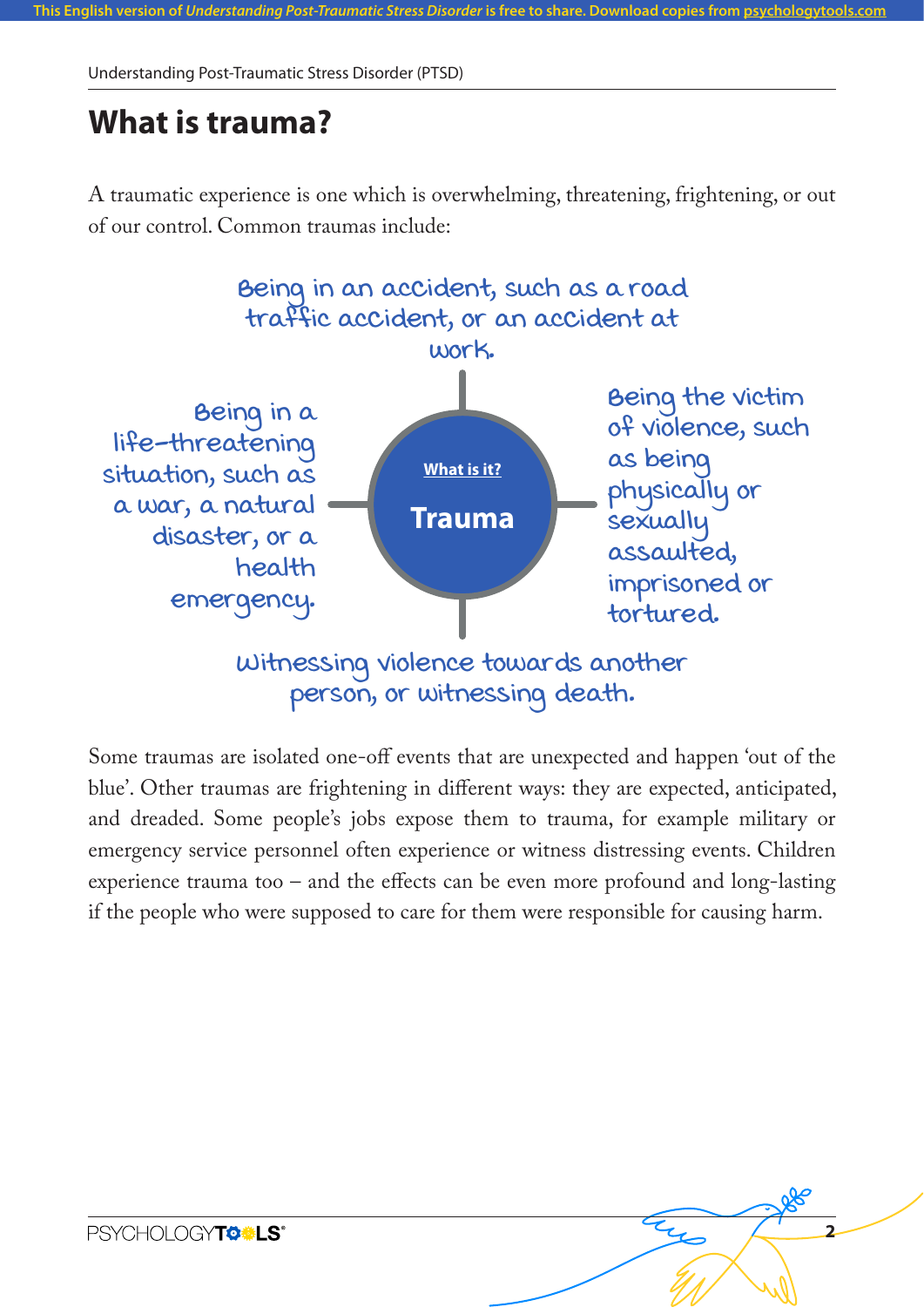# **What is post-traumatic stress disorder (PTSD)?**

It is normal to be affected by traumatic experiences. If you have been through a trauma you might feel shocked, scared, guilty, ashamed, angry, vulnerable, or numb. With time most people recover from their experiences, or find a way to live with them, without needing professional help. However, for many people the effects of trauma last for much longer and may develop into post-traumatic stress disorder (PTSD). Symptoms of PTSD can be split into groups <sup>[2]</sup>.



### **Re-experiencing symptoms**

Re-experiencing the trauma means that memories of the event play over and over in your mind. These memories can come back as 'flashbacks' during the day, or as nightmares at night. The memories can be re-experienced in any of your five senses – you might see images of what happened, or experience sounds, smells, tastes, or body sensations associated with the trauma. Emotions from the trauma can also be reexperienced and many trauma survivors say that it can feel as though the events are happening over and again. Re-experiencing symptoms include: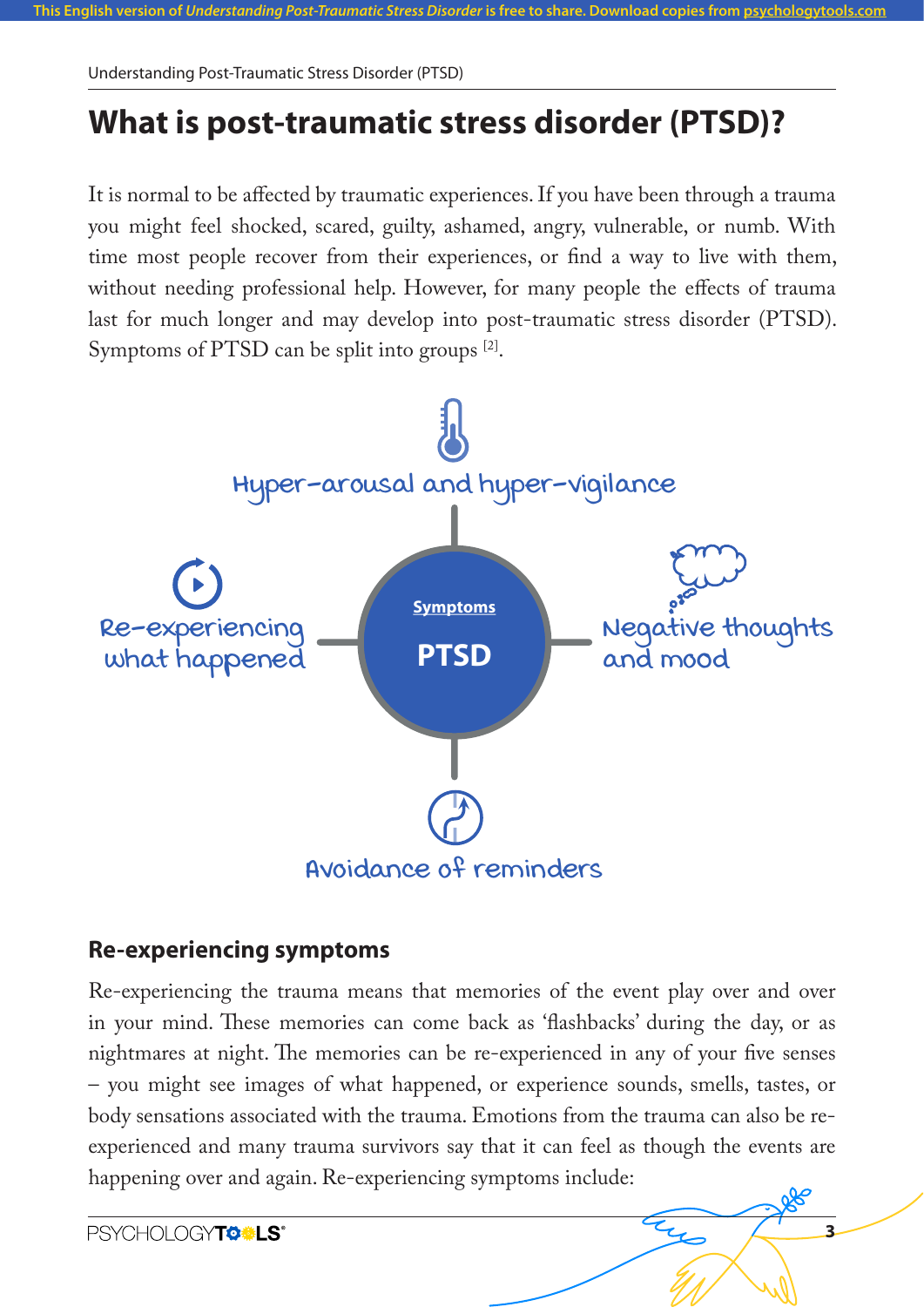- **•** Upsetting memories of the event intruding into your mind.
- **•** Having nightmares about the event.
- Feeling physical reactions in your body when you are reminded of the event.
- **•** Dissociation and feeling disconnected from the present moment.

### **Arousal symptoms**

It is common to be 'on edge' or 'on guard' following a trauma. For people who have PTSD these feelings tend to persist for even longer than normal. You might find it very difficult to relax, or find that your sleep is affected. Arousal symptoms include:

- **•** Always looking out for danger. Psychologists call this 'hypervigilance'.
- Feeling 'on edge' or easily startled.
- **•** Having difficulty falling or staying asleep.
- **•** Having difficulty concentrating.

### **Avoidance symptoms**

A normal human way of dealing with physical or emotional pain is to avoid it, or to distract ourselves. When you have PTSD you might try to avoid any people, places, or any other reminders of your trauma. You might try very hard to distract yourself in order to avoid thinking about what happened. Avoidance symptoms include:

- **•** Avoiding reminders of the trauma.
- **•** Trying not to talk or think about what happened.
- **•** Feeling 'numb' or like you have no feelings.

### **Negative thoughts and mood.**

Trauma has a powerful effect on how we think. Many people with PTSD blame themselves for what happened, even when it was not their fault. Or you might replay parts of the trauma and think "what if …?" or "if only …". Many people with PTSD also experience depression. Negative thoughts and mood about the trauma might include: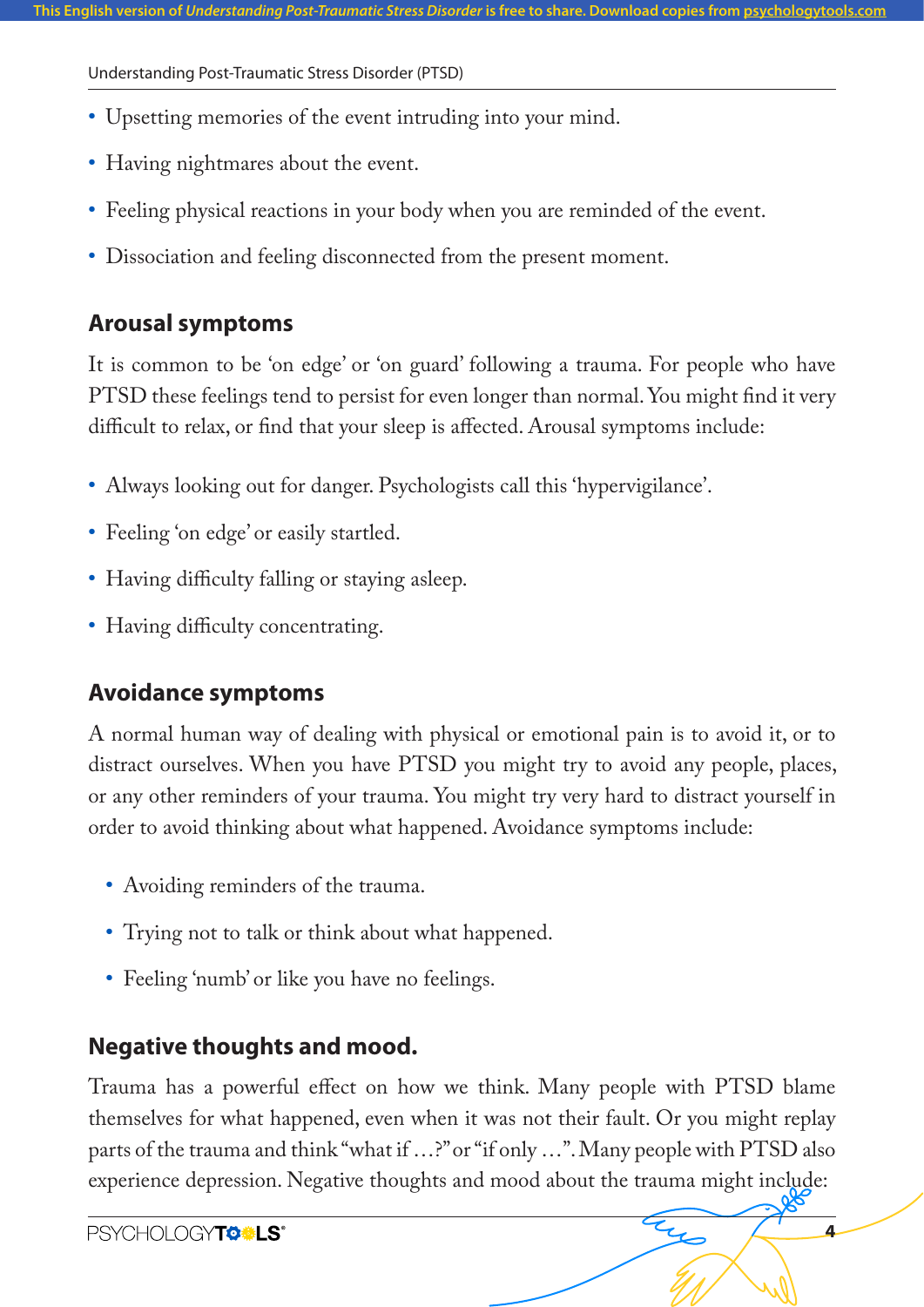- **•** Thinking negatively about yourself.
- **•** Feeling guilty or ashamed about what happened.
- **•** Feeling depressed or withdrawn.
- **•** Feeling that no-one can be trusted.

We can separate the effects of PTSD into things that affect your mind (thoughts, images & memories), feelings, and behaviours.

| What might go through your<br>mind                                                                                                                                                                                                                                                                                                                  | How you might feel                                                                                                                                                                                                                                                                                                                   | How you might act                                                                                                                                                                                                                                                                                                |
|-----------------------------------------------------------------------------------------------------------------------------------------------------------------------------------------------------------------------------------------------------------------------------------------------------------------------------------------------------|--------------------------------------------------------------------------------------------------------------------------------------------------------------------------------------------------------------------------------------------------------------------------------------------------------------------------------------|------------------------------------------------------------------------------------------------------------------------------------------------------------------------------------------------------------------------------------------------------------------------------------------------------------------|
| • Intrusive and unwanted mem-<br>ories of the trauma<br>(flashbacks).<br>· Images in your mind of what<br>has happened, or what might<br>happen.<br>• Thoughts that the trauma is<br>happening again right now.<br>• Thoughts that what happened<br>was your fault or that you<br>could have prevented it.<br>• Thoughts that you are going<br>mad. | • Any emotions that you experi-<br>enced at the time of the<br>trauma, including:<br>$\cdot$ Fear<br>• Anger<br>• Humiliation<br>• Shame<br>• Disgust<br>• Dissociated (feeling separate<br>or detached from what is<br>happening).<br>• Feelings in your body that are<br>the same as those you experi-<br>enced during the trauma. | • Avoid people or places that<br>remind you of the trauma.<br>• Avoid thinking or talking<br>about what happened.<br>· Try to push memories away, or<br>forget the traumatic event.<br>• Avoid going to sleep for fear<br>of nightmares.<br>• Use alcohol or drugs to numb<br>yourself.<br>• Keep yourself busy. |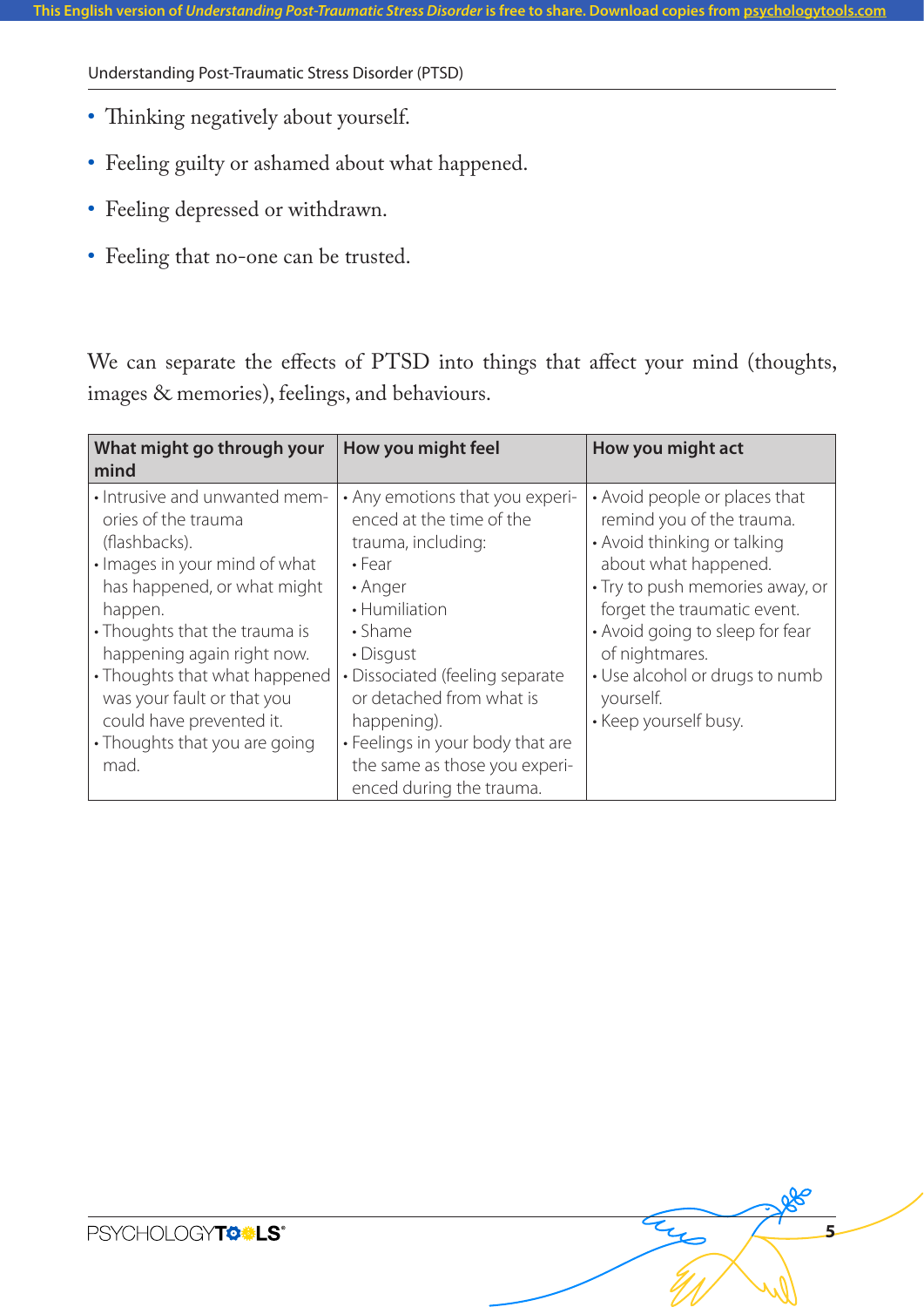### **What is Complex PTSD (CPTSD)?**

Since PTSD was first identified in the 1970's, research has shown that the kinds of symptoms that survivors of trauma have can look a bit different depending on:

- **• How much trauma a person has experienced.** A bigger 'dose' of trauma tends to result in more complex symptoms.
- **• The type of trauma.** Interpersonal trauma trauma deliberately inflicted by another human being – tends to have more complicated effects than trauma that occurs as the result of accidents.
- When it happened in a person's life. Trauma that is experienced earlier in your life can have significant effects upon what happens to you later.

People who have experienced a lot of trauma, have experienced trauma early in their lives, or have experienced trauma as a result of things that were done by their parents or caregivers often have extra symptoms in addition to PTSD:

- **• Severe problems in managing your emotions.** Psychologists call this a problem of 'affect regulation' or 'emotion regulation'.
- **• Strong beliefs about yourself as diminished, defeated, or worthless.** These might be accompanied by deep feelings of shame, guilt, or failure related to your traumatic experiences.
- **• Difficulties in sustaining relationships and in feeling close to others.** This makes sense if you have experienced trauma at the hands of others.

When people experience these symptoms as well as PTSD, mental health professionals might label it Complex PTSD [3, 4]. You can think of it as 'PTSD Plus'. Research indicates that many of the treatments that are effective for PTSD are also effective for people with Complex PTSD.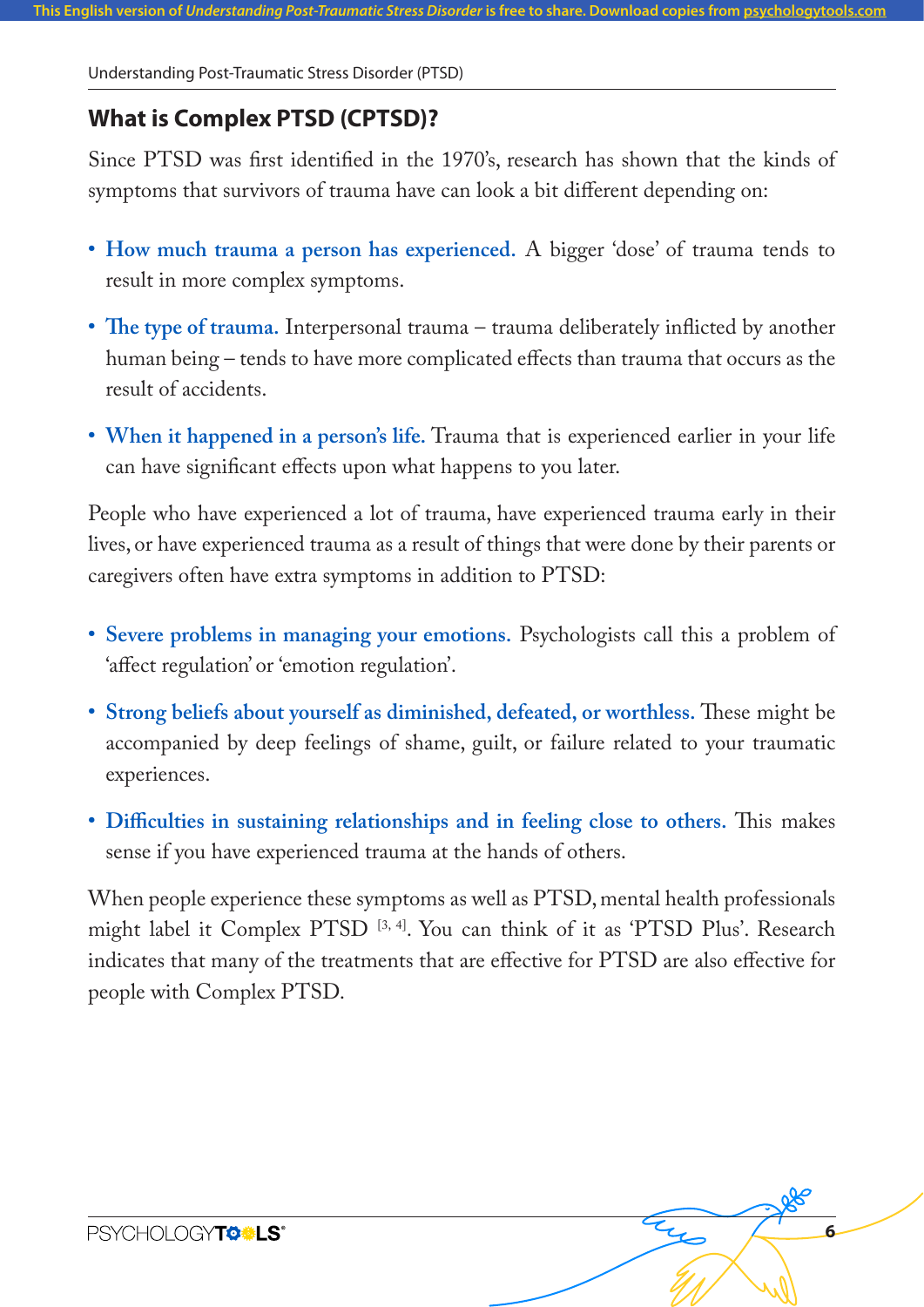### **What is it like to have PTSD?**

People with PTSD experience strong unwanted memories of their trauma, to the point where it can feel as though the trauma is happening again right now in the present moment. As a result, people with PTSD often feel on-edge and on the lookout for danger. Sushma and Carl describe what suffering from PTSD can be like. Some people find that reading about other people's trauma can be upsetting, so feel free to skip this section until a time comes when you feel more able. Remember, though, that learning about trauma cannot harm you – it is the first step in overcoming PTSD.

### **Sushma's fear, disgust, and shame**

*I grew up in a chaotic household. My father and brothers were violent and in and out of prison, and my mother was a mixture of critical and neglectful. When I was fourteen, a boy in my local park gave me alcohol and then raped me. I felt terrified during the attack and seemed to be frozen to the spot. I didn't tell my parents what had happened because I knew they would blame me and I was worried about how they would react. I didn't go to therapy until I was in my late twenties. When I did I was having daily flashbacks of the attack, and of the many of the other horrible things that had happened to me before and since. I would wake at night, terrified but unable to move, and I would sometimes wet the bed, which I was terribly ashamed of. When I got reminded of traumatic things I would sometimes dissociate so strongly that I would almost 'forget' where I was, and would feel like a terrified child again. I was convinced that I was a bad person – I thought "I'm rotten to the core" – and that I had deserved everything that had happened to me. I punished myself by not getting enough rest and was so self-critical. At the start of therapy, I was not very hopeful of recovering, and didn't even think that I deserved to get help.*

### **Carl's guilt**

*I was driving some friends home after spending a day at the lake. As I pulled out from a side road we were hit by another car whose driver we later found out was using his phone. I saw the other car coming towards us but couldn't get out of the way. My friend, who was sitting in the passenger seat, was killed in the accident.*

*Six months after the accident I couldn't get it out of my mind. I had nightmares*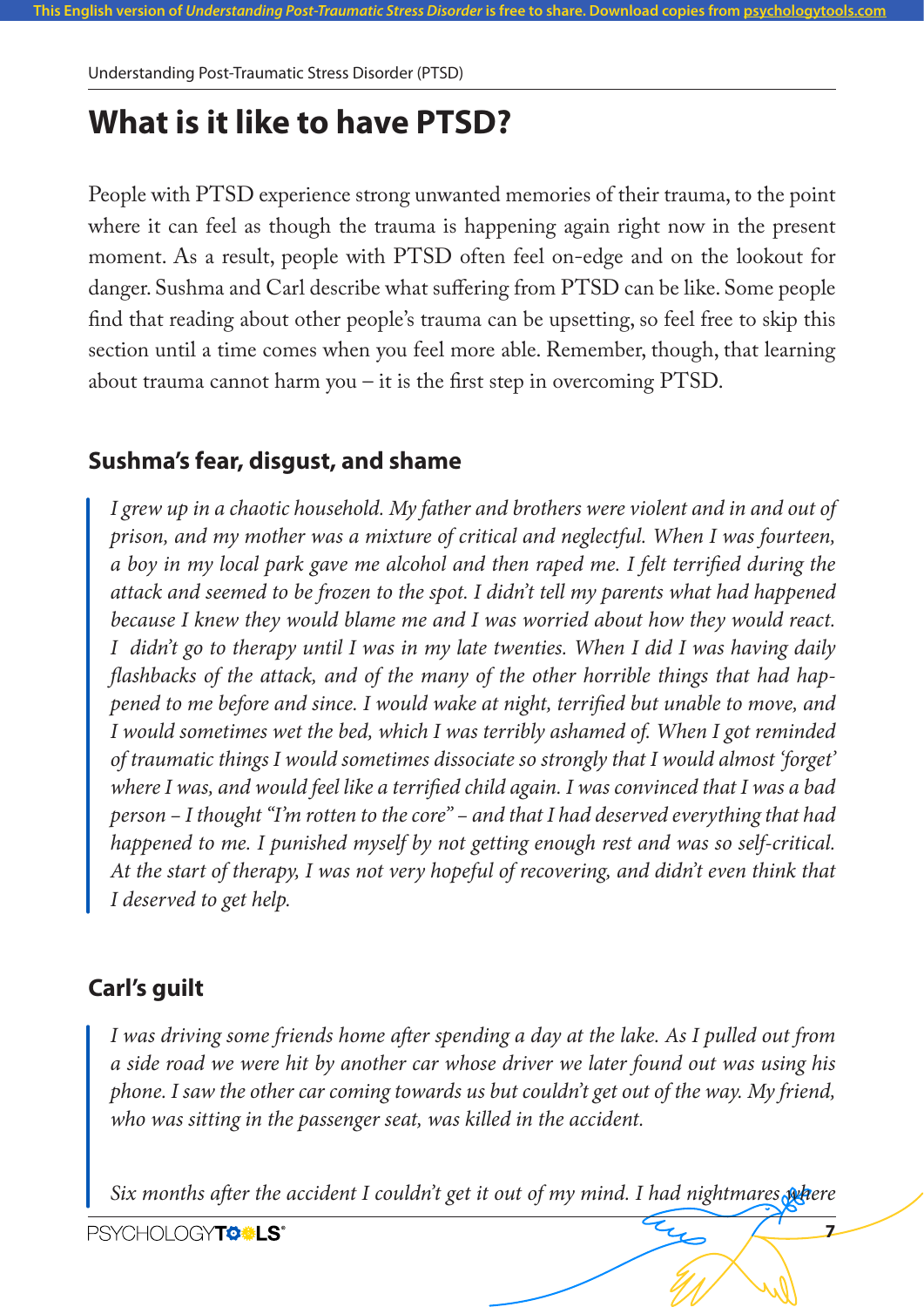*the crash happened over and over again, and I would wake up covered in sweat. Even though I tried to keep my mind occupied during the day, I would keep seeing the crash in my mind and would see pictures of my friend in the hospital morgue. I blamed myself for what happened, and kept thinking to myself "What if I'd chosen to go another way?", "My friend would be alive now". I didn't go to my friend's funeral because I couldn't face seeing his parents. I stopped driving because cars made me so anxious, and I couldn't bear to go anywhere or do anything that reminded me of the accident. I was convinced that other people thought I was a bad person, so I cut myself off from the friends I used to hang out with.*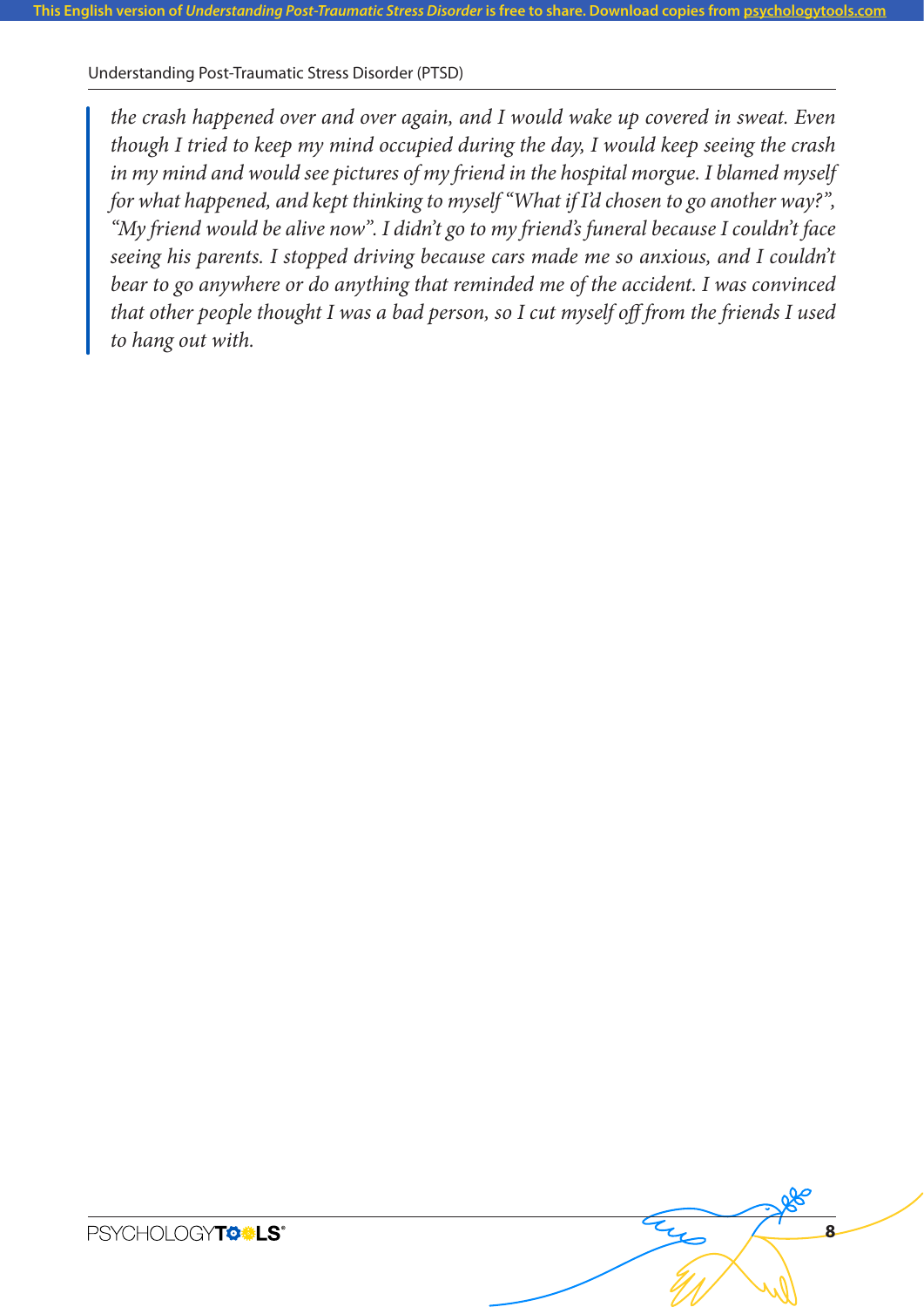# **Do I have PTSD?**

PTSD should only be diagnosed by a mental health professional or a doctor. However, answering the screening questions below can give you an idea of whether you might find it helpful to have a professional assessment.

| Have you ever experienced something unusually or especially                                                                 | $\Box$ Yes    | $\Box$ No |
|-----------------------------------------------------------------------------------------------------------------------------|---------------|-----------|
| frightening, horrible, or traumatic, such as being in a road                                                                |               |           |
| traffic accident, or being physically or sexually assaulted?                                                                |               |           |
|                                                                                                                             |               |           |
| If you answered yes, please answer the questions below about                                                                |               |           |
| how you have felt in the past month.                                                                                        |               |           |
|                                                                                                                             |               |           |
| Have you had nightmares about the event(s) or thought about                                                                 | $\square$ Yes | $\Box$ No |
| the event(s) when you did not want to?                                                                                      |               |           |
|                                                                                                                             |               |           |
| Have you tried hard not to think about the event(s) or gone<br>out of your way to avoid situations that reminded you of the | $\Box$ Yes    | $\Box$ No |
| $event(s)$ ?                                                                                                                |               |           |
|                                                                                                                             |               |           |
| Have you been constantly on guard, watchful, or easily startled?                                                            | $\Box$ Yes    | $\Box$ No |
| Have you felt numb or detached from people, activities, or                                                                  |               |           |
| your surroundings?                                                                                                          | $\Box$ Yes    | $\Box$ No |
|                                                                                                                             |               |           |
| Have you felt guilty or unable to stop blaming yourself or                                                                  | $\square$ Yes | $\Box$ No |
| others for the event(s) or any problems the event(s) may have                                                               |               |           |
| caused?                                                                                                                     |               |           |
|                                                                                                                             |               |           |

If you answered "yes" to the first question, and to three or more of the other questions, you may be suffering from post-traumatic stress disorder. You might find it helpful to speak to your general practitioner, or a mental health professional about how you are feeling.

**9**

PSYCHOLOGYTO LS<sup>®</sup>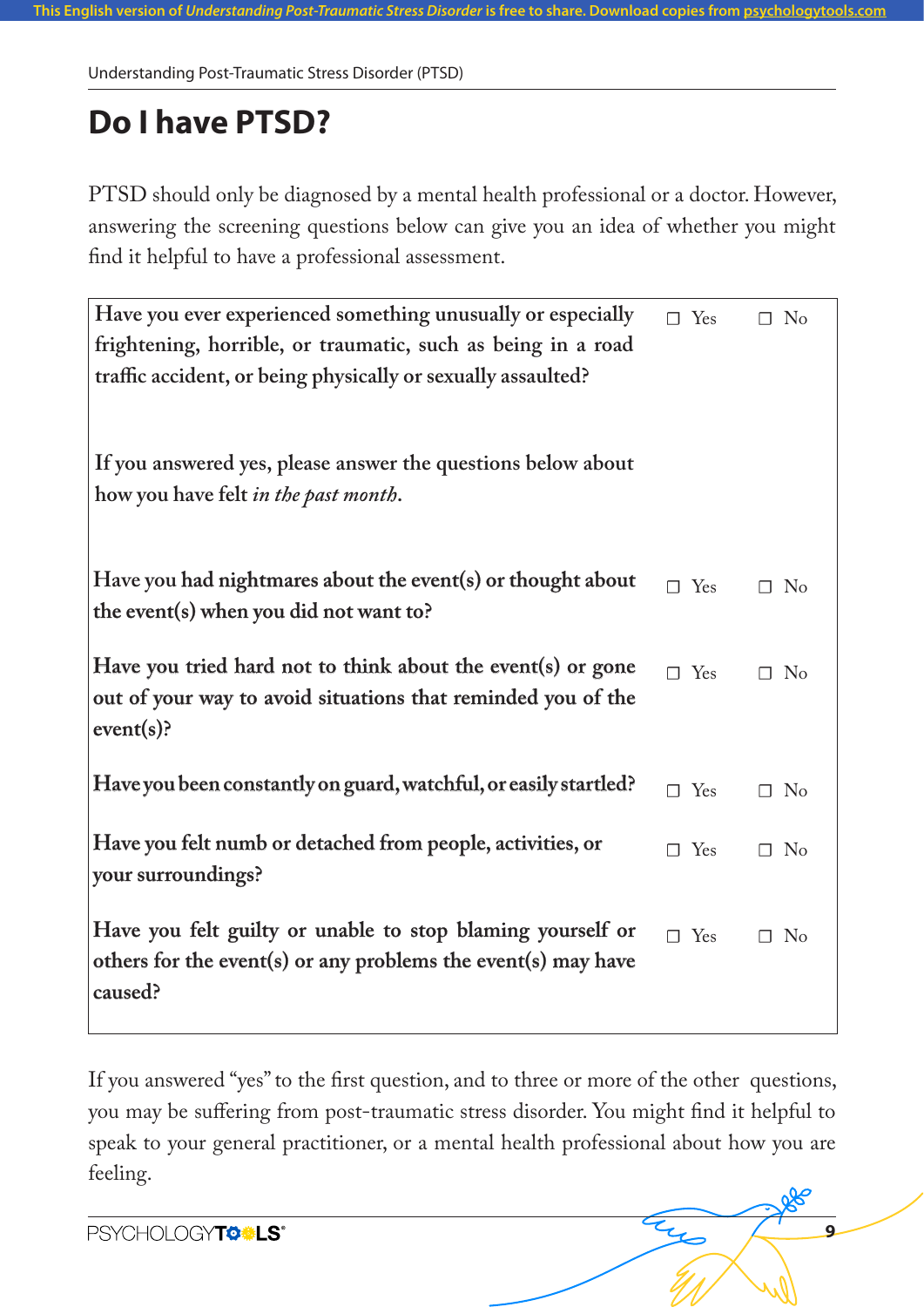### **What causes PTSD?**

The main cause of PTSD and Complex PTSD is being exposed to traumatic, life-threatening, or frightening events. Not everybody who experiences a trauma goes on to develop PTSD and it is not your fault if you suffer from it. Some of the things that make people more likely to develop PTSD after a traumatic experience include:

- **• How much social support you have.** Psychologists have found that people with higher levels of social support are less likely to develop PTSD following a trauma. If you have people to talk to, with whom you can make sense of a trauma, it can act as a 'protective shield' from the effects of what happened [5].
- **• The way your brain processes memories of your trauma.** Memories in PTSD are different from 'normal' memories: they are much more vivid and intense; and have the ability to 'trick' you into thinking that the trauma is happening again – even many years after the trauma is over  $\left[6\right]$ . Scientists think that there are differences in the way that your brain encodes, stores, and retrieves trauma memories which mean that some people are more likely to develop PTSD [7].
- **• Genetic and biological factors.** There is some evidence that genetic and biological factors can influence who develops PTSD following a trauma. For example, some psychologists argue that the size of a part of the brain called the hippocampus is thought to influence whether memories of your trauma cause you to develop PTSD [5].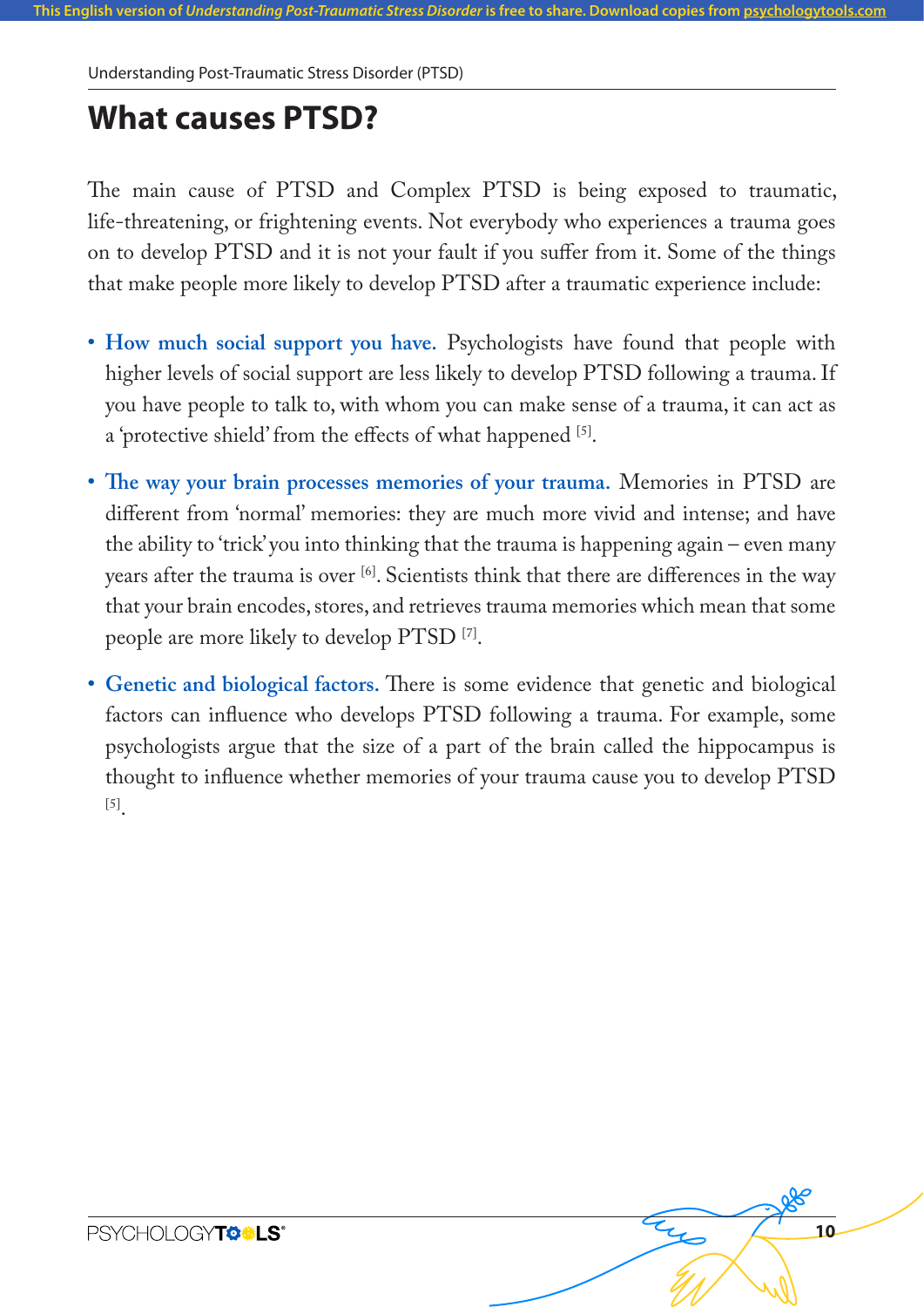# **What keeps PTSD going?**

Cognitive Behavioural Therapy (CBT) is a popular evidence-based psychological therapy. It is always very interested in what keeps a problem going. This is because by working out what keeps a problem going, we can treat the problem by breaking the cycle. Psychologists Anke Ehlers and David Clark saw PTSD as a puzzle: why should people with PTSD feel a *current sense of threat* even though the terrible thing has already happened? They identified three big reasons [8]:

- **• Unprocessed memories.**
- **• Beliefs about trauma and its consequences.**
- **• Coping strategies, including avoidance.**

The diagram on the next page shows how each of these factors has unintended consequences that keep the problem of PTSD going.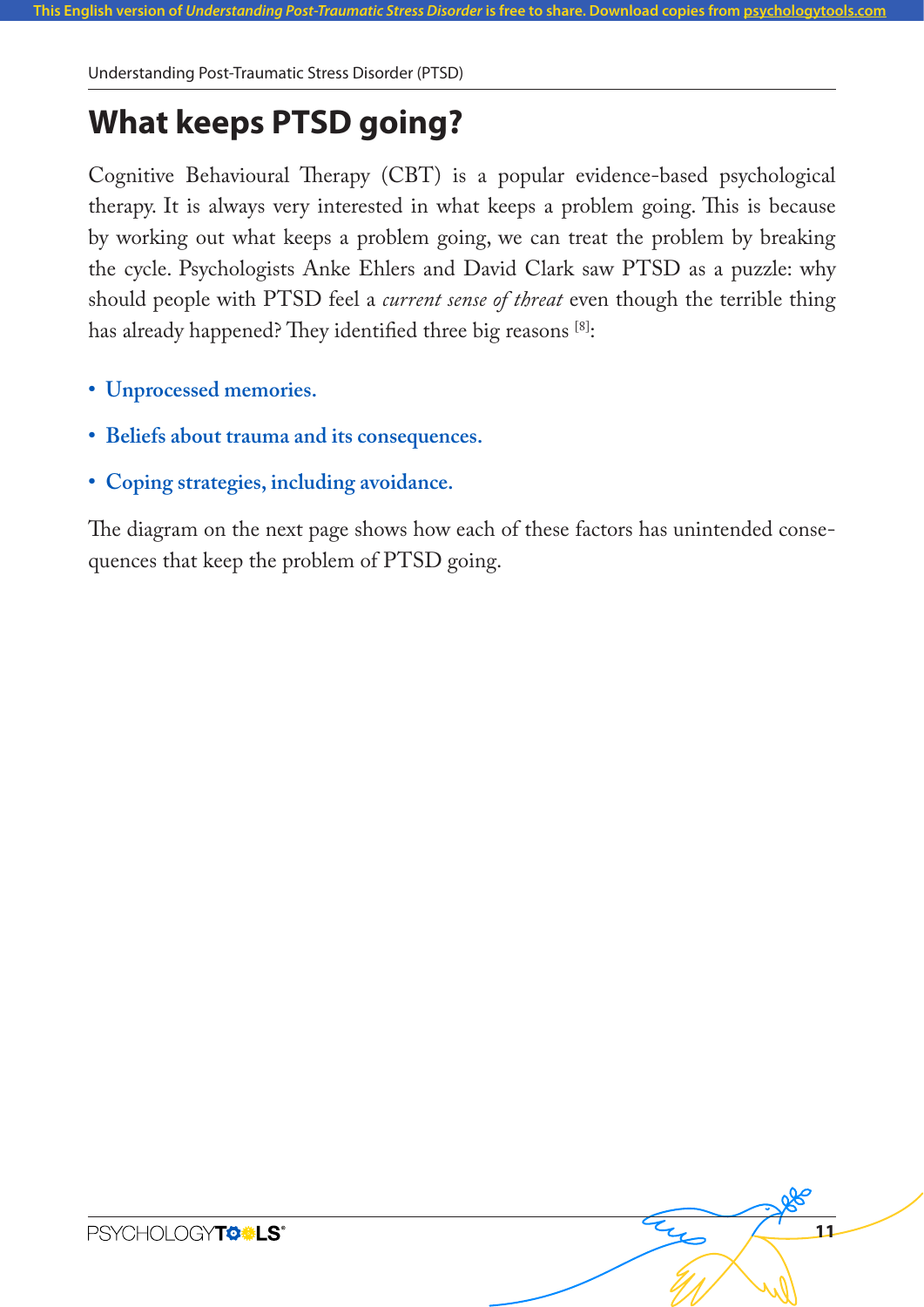**Psychologists think that memories of traumatic events are processed and stored in the brain differently from non-traumatic memories.** 

**The result is that memories of your trauma might:**

- **'Pop' unwanted into your mind.**
- **Be vivid and emotionally powerful.**
- **Make you think and feel that the trauma is happening again right now, and that you are in danger.**

**We can't help but try and make sense of what has happened to us. You will have beliefs about yourself, what you did, and what others might think of you.**

**If you have PTSD your beliefs might keep you feeling threatened:** 

- **Your memories of the trauma can be so strong that they make you believe the danger is still present.**
- **You might blame yourself for things that are not your fault.**
- **You might think that the symptoms of PTSD mean that you are going mad.**



**If you are bothered by particular situations whether because they make you feel afraid or ashamed, or because they trigger unwanted memories, it is natural to try to avoid them. Unfortunately, avoidance and safety strategies mean that your memories remain unprocessed, and you have fewer opportunities to update any unhelpful beliefs.**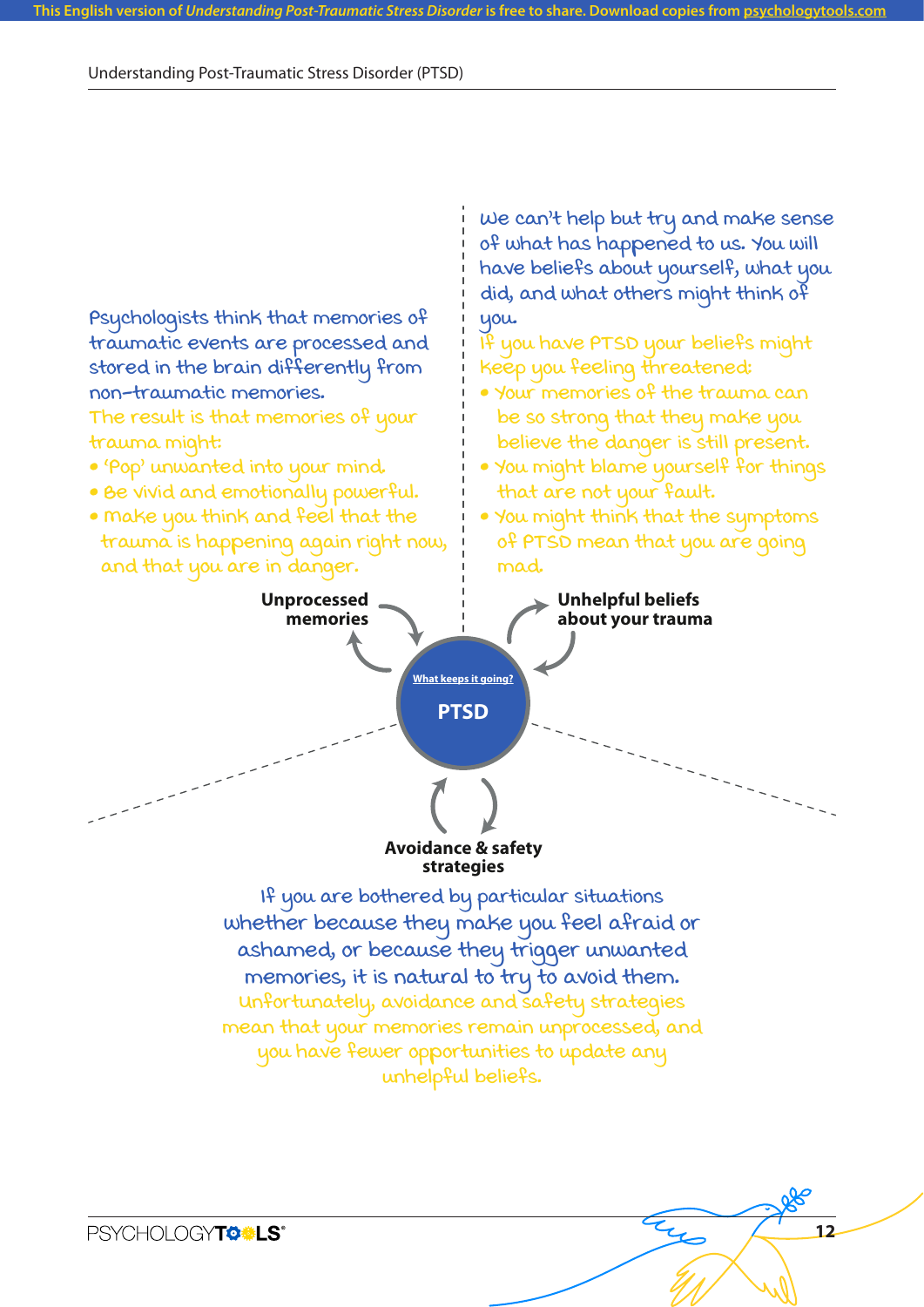#### **Unprocessed memories**

The trauma memories of people who have PTSD have some unique qualities. These include:

- **• Feeling like they are happening right now in the present moment.** Psychologists sometimes call this 'nowness'.
- **• They are intrusive and involuntary.** They pop into your mind unexpectedly and are unwanted. They are easily triggered by things around you.
- **• They are especially detailed and vivid.** You might re-experience trauma memories in any of your senses: sight, sound, touch, smell, taste.
- **• They are often fragmented.** You might only remember parts of the trauma, or even just an image or a feeling.



Psychologists think that trauma memories have these special properties because your brain did not have a chance to 'process' and store them properly at the time [7].Until your brain has completed the job of 'processing' your trauma memories you might continue to suffer from re-experiencing symptoms.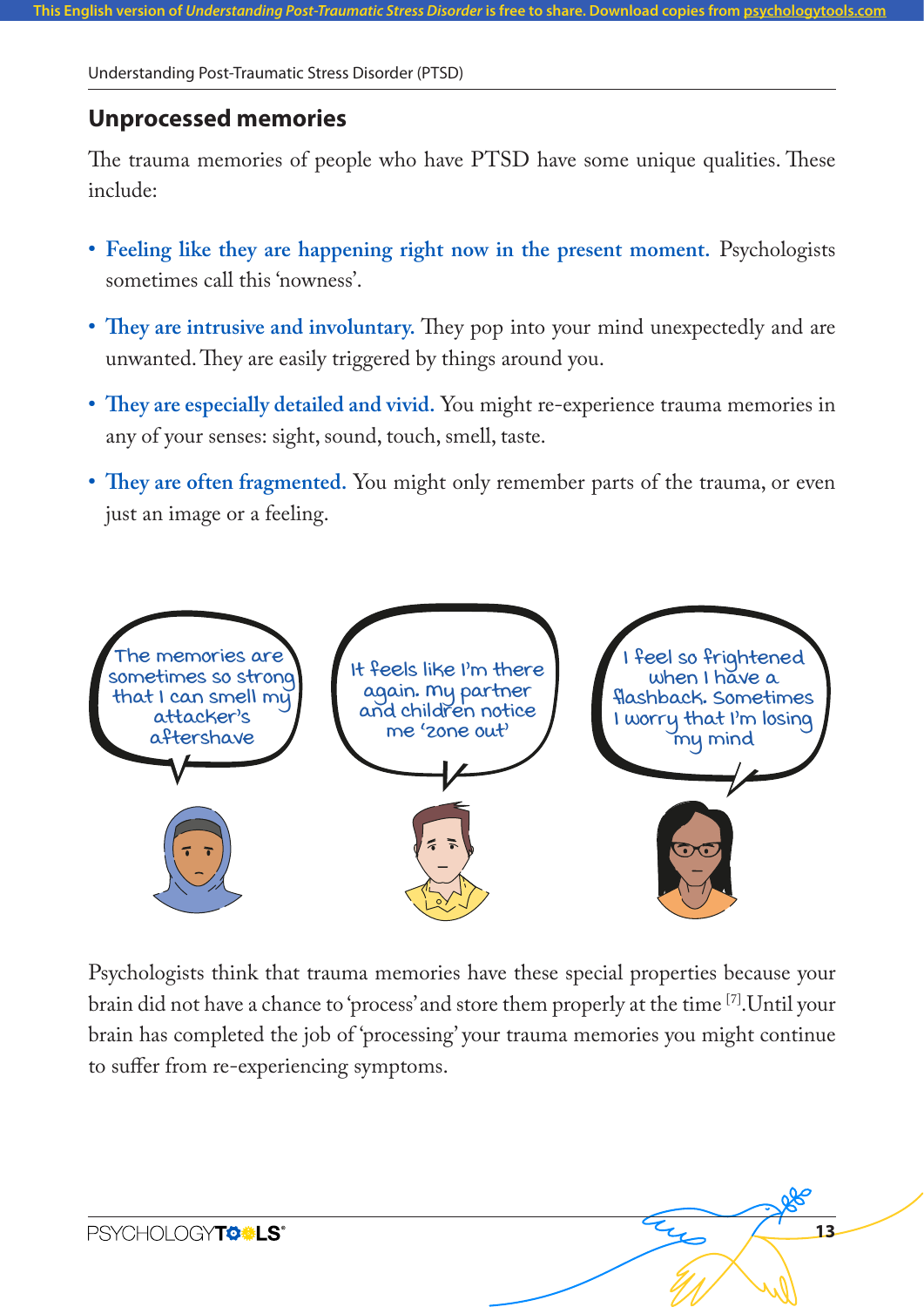### **Beliefs about your trauma and its consequences**

Cognitive behavioural therapy (CBT) says that *the way we think and act affects the way we feel*. Strong events – like traumas – can produce equally strong beliefs, which result in strong feelings. Psychologists believe that one of the most important jobs of trauma therapy is working with the *meaning* that you made of your trauma [9]. Some examples are given below of the meanings of their trauma expressed by some people at the start and end of their therapy:

| Beliefs at the start of therapy                    | Beliefs at the end of therapy                                     |
|----------------------------------------------------|-------------------------------------------------------------------|
| . I'm in danger now.                               | • The accident happened in the past. I survived<br>and I am safe. |
| • What happened was my fault.                      | • The abuse was not my fault. I was only 8 years<br>old.          |
| • People would think I'm a terrible person if they | • Nobody else would judge me as harshly as I                      |
| knew.                                              | judge myself. The abuse was the fault of the                      |
|                                                    | person who hurt me.                                               |
| · I deserved what happened to me.                  | • Nobody deserves that. My abuser wanted me                       |
|                                                    | to believe I deserved it, but that is not the truth.              |

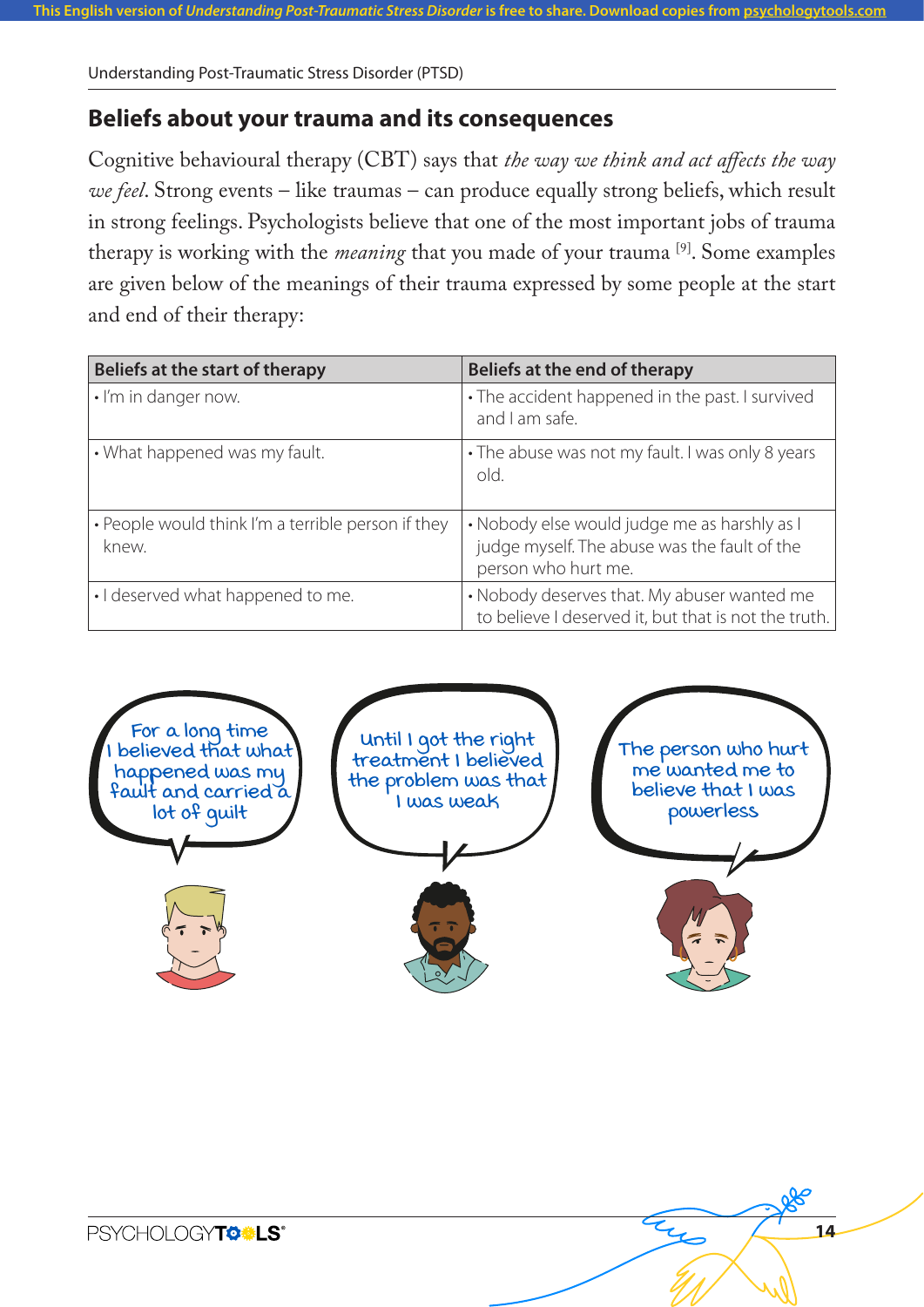### **Coping strategies including avoidance**

Avoidance is a natural response to things that we find anxiety provoking and upsetting, but that doesn't mean that it is helpful. People with PTSD tend to avoid things such as:

- **•** Avoiding your memories of the trauma (which means they stay 'unprocessed').
- **•** Avoiding reminders of the trauma.
- **•** Using alcohol or other substances to block out memories or feelings.
- Not talking about what happened.

Unfortunately, avoidance has some unhelpful effects on PTSD symptoms. Although it can feel helpful in the short-term, it means that your trauma memories don't get a chance to be 'processed', and your negative beliefs about your trauma don't tend to change.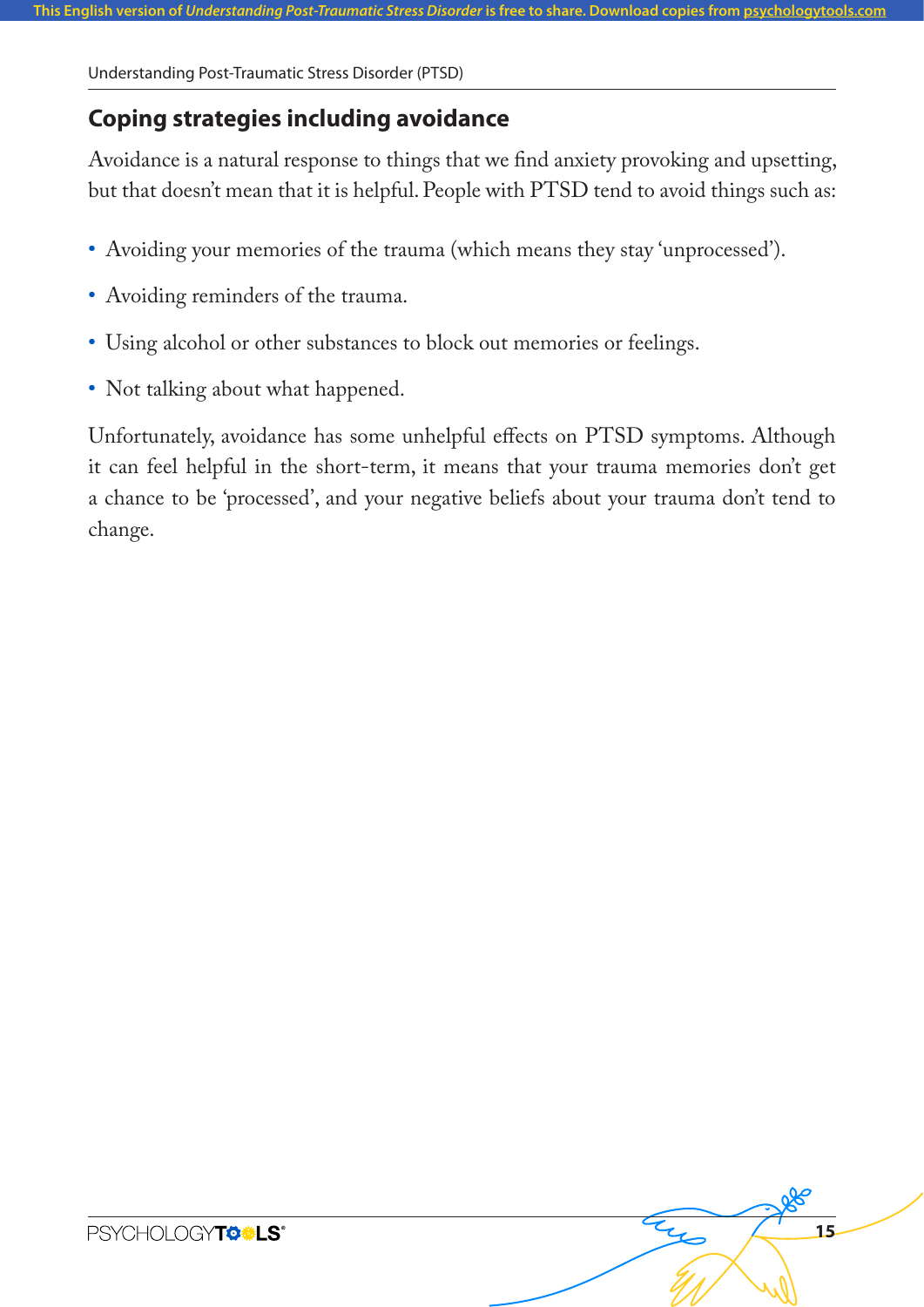### **Treatments for PTSD**

### **Psychological treatments for PTSD**

Psychological treatments for PTSD which have strong research support include:

- **• Cognitive Behavioural Therapy (CBT) / Trauma-focused CBT** [10, 11]
- **• Eye Movement Desensitisation and Reprocessing (EMDR)** [10]
- **• Cognitive Processing Therapy** (CPT) [11]
- **• Prolonged Exposure (PE)** [11]
- **• Narrative Exposure Therapy (NET)** [12]

Although the mechanics of these therapies all differ slightly, they all contain some common 'ingredients':

- **• Exposure to memories.** Trauma therapists sometimes call this 'trauma memory processing'. Almost all evidence-based treatments for PTSD include at least some talking about (or facing) what happened to you, although they can differ a bit in terms of how this is done. Psychologists think that exposure may allow "aspects of the trauma to become clearer, new pieces of the puzzle may emerge, and new perspectives may be gained"<sup>[13]</sup>.
- **• Work to change meanings.** This means examining how you made sense of what happened to you and seeing whether these perspectives are fair or helpful. There is emerging evidence that the way these therapies work is by changing the way we think about the trauma and its aftermath. Research into trauma-focused therapies show that if we can change the meaning of the trauma we can change how you feel [14, 15, 16].
- **• Reduction of unhelpful coping strategies.** Reducing avoidance helps you to challenge unhelpful beliefs and begin reclaiming your life.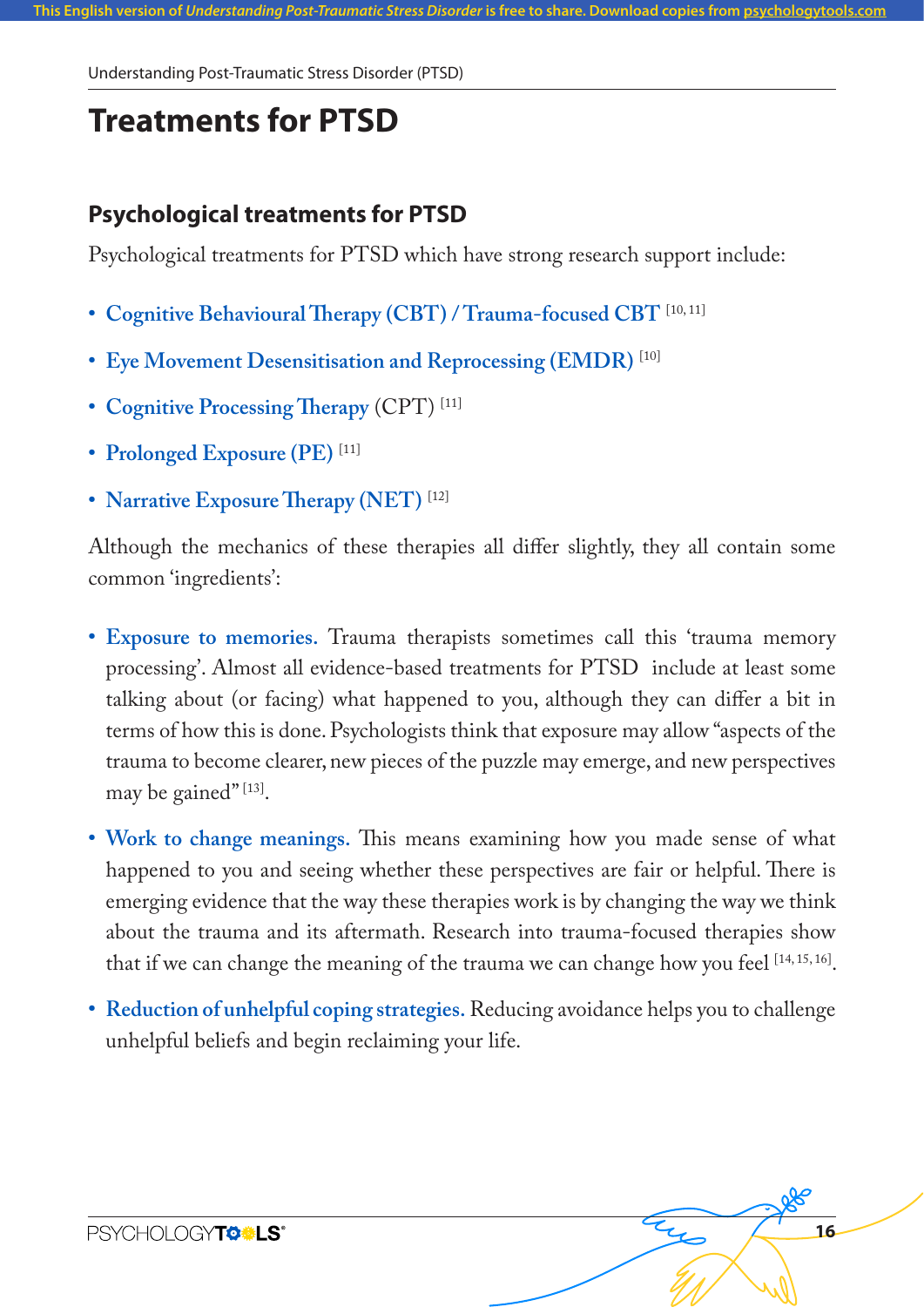Do you remember Sushma from earlier? Here's what therapy was like for her:

*I was wary of my therapist to begin with, but began to trust her as the weeks went by. It was difficult to talk about my life, but my therapist helped me to get an 'overview' of all the significant things that had happened to me – good and bad – and I got glimpses of the enormity of what I had experienced. We practised a range of grounding techniques which helped me to stay 'present' whenever we needed to talk about a trauma – I found that standing up and moving around was a helpful way of not dissociating. We made a list of my most significant traumas – the ones that I felt most strongly about. We did sessions of exposure to the memories, which my therapist called 'memory processing': in a number of these sessions she asked me to slowly describe the events before, during, and after the day in the park – including all of my mental images, emotions, and body sensations. I found this incredibly painful, but when I reflected back at the end of therapy I realised that this had been a turning point. One of the most important outcomes of describing the event in such detail was that I was now able to look at my fourteen year old self from the perspective of my adult self – and instead of viewing a "rotten and vile monster", I saw a vulnerable young girl who was easily manipulated by what I had thought was kind attention but which I now knew was deliberate grooming. Viewing my younger self with compassion changed some important meanings – I began to entertain the possibility that I was not such a horrible person. This meaning changed further when my therapist suggested conducting an anonymous online survey. Together we wrote a short but fair description of my childhood including my trauma and included a series of questions about what people thought of me. I genuinely expected more than half of the people who took the survey to judge me as being at fault and was shocked when all of the respondents blamed the attacker for the attack, and my parents for failing to protect me. Looking back on therapy, I described this as an important turning point in how I viewed myself. By the end of therapy I no longer had flashbacks of the attack, and no longer blamed myself.* When I remember it now, I feel sad for my younger self, and have *resolved to try to treat myself with more kindness in future.*

Carl found talking about his experiences helpful too.

*Therapy was one of the best things that I ever did. When I started I was getting so many nightmares of the crash that I didn't even want to go to bed – I would stay up as late as I could watching TV and fall asleep on the couch. Therapy was hard because my therapist wanted me to talk in detail about how I felt, and I brought back all of the feelings that I didn't want to face. What made it easier was that she explained that my memories of the crash hadn't been filed away properly by my brain. She gave me a choice: keep trying*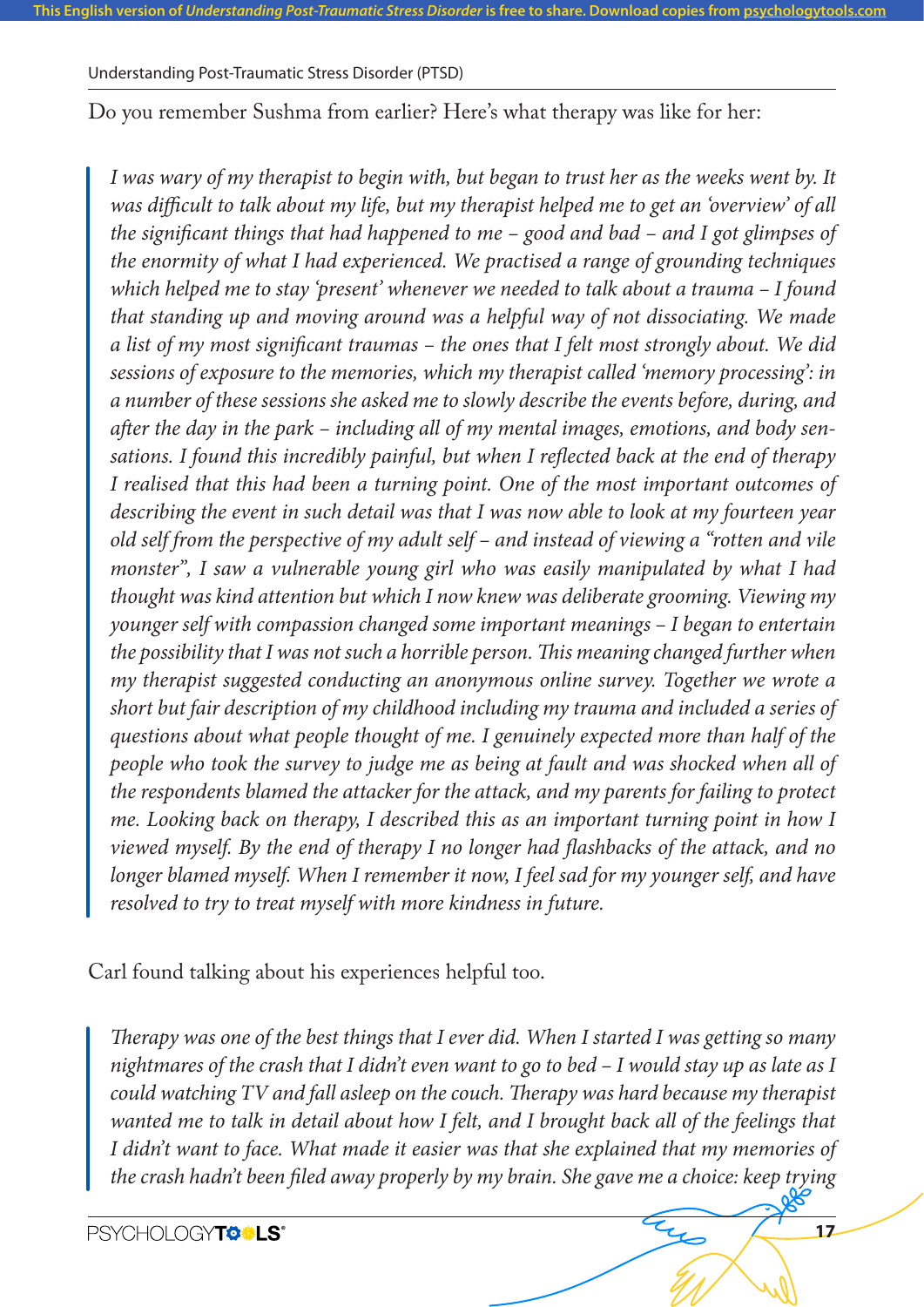*to push them away and they'll not get better, or face them now and try to get my life back on track! We spent a lot of time going over what happened before the crash, how it happened and what I saw and felt, and everything that happened after. There were a few weeks where I really dreaded the sessions, but I left feeling lighter afterwards.*

*One of the things that really helped me was a session where we spoke about how guilty I felt about the crash, and how I had been blaming myself for not making different choices. I'd said this to my family before, but they just told me that it wasn't my fault. Therapy was different – my therapist got me to list all of the reasons why I thought it was my fault, but then to keep listing all of the other things that contributed to the crash. Drawing it on a piece of paper made it really plain that there were lots of reasons why Janet died. I really remember that session. It sounds crazy, but my therapist also asked me to imagine speaking to Janet. It was the first time in ages that I could 'see' her as she had been, instead of how I saw her after the crash, and it really helped.*

### **Medical treatments for PTSD**

The UK National Institute of Health and Care Excellence (NICE) guidelines for posttraumatic stress disorder  $^{[10]}$  found that there is evidence that a class of medications called selective serotonin reuptake inhibitors (SSRIs: commonly known as 'antidepressants') and venlafaxine are effective in treating PTSD. However, these medications are less effective than psychological treatments and the NICE guidelines recommend that they should not be offered as a first-line treatment for PTSD. The NICE guidelines also found some evidence that antipsychotic medication may be helpful as an adjunct to psychological therapy in some cases.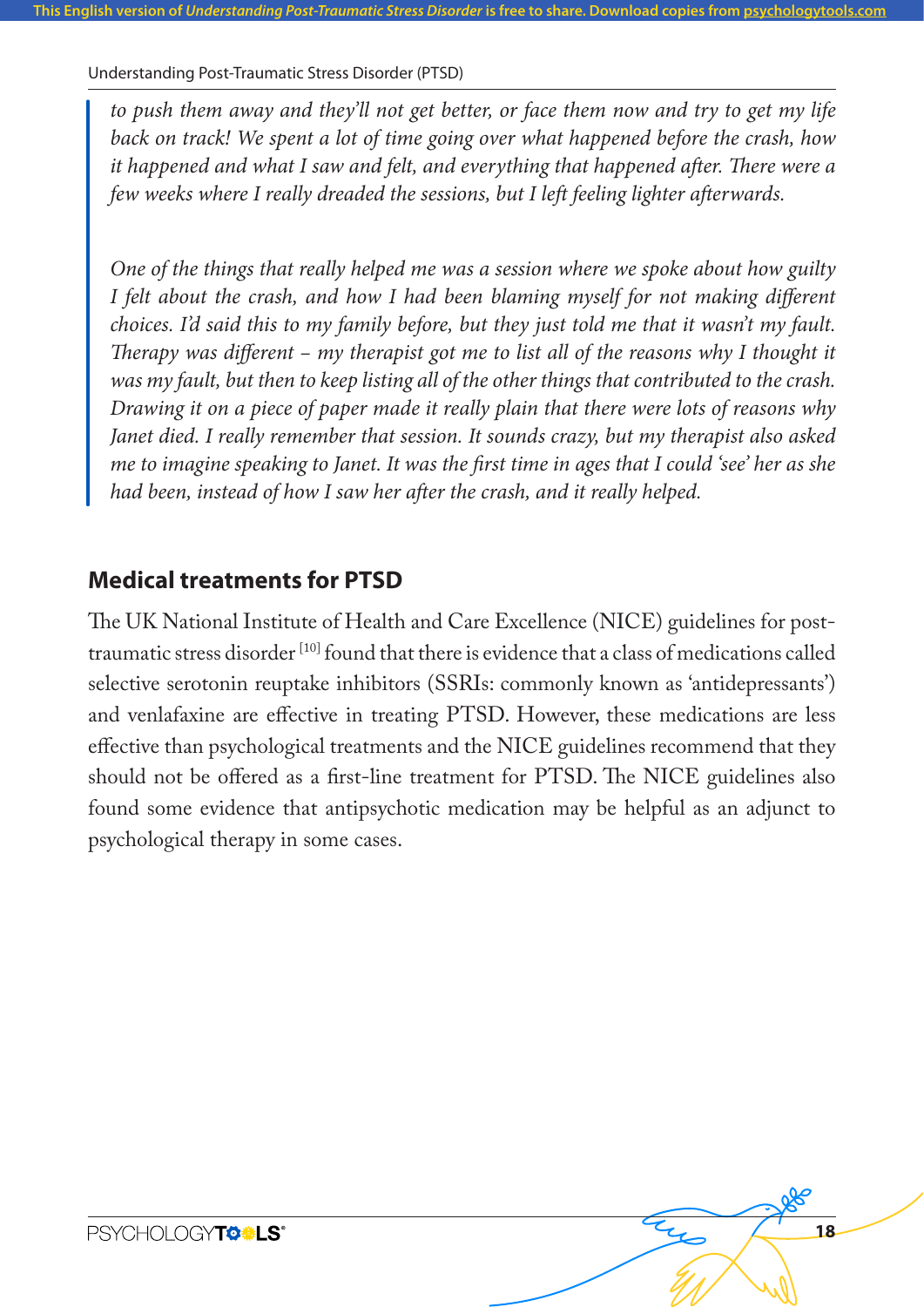#### **References**

- [1] Kessler, R. C., Chiu, W. T., Demler, O., & Walters, E. E. (2005). Prevalence, severity, and comorbidity of 12-month DSM-IV disorders in the National Comorbidity Survey Replication. *Archives of General Psychiatry,* 62(6), 617-627.
- [2] American Psychiatric Association. (2013). *Diagnostic and statistical manual of mental disorders (DSM-5®)*. American Psychiatric Pub.
- [3] Herman, J. L. (1992). Complex PTSD: A syndrome in survivors of prolonged and repeated trauma. *Journal of Traumatic Stress*, 5(3), 377-391.
- [4] Brewin, C. R., Cloitre, M., Hyland, P., Shevlin, M., Maercker, A., Bryant, R. A., … & Somasundaram, D. (2017). A review of current evidence regarding the ICD-11 proposals for diagnosing PTSD and complex PTSD. *Clinical Psychology Review*, 58, 1-15.
- [5] Gilbertson, M. W., Shenton, M. E., Ciszewski, A., Kasai, K., Lasko, N. B., Orr, S. P., & Pitman, R. K. (2002). Smaller hippocampal volume predicts pathologic vulnerability to psychological trauma. *Nature Neuroscience*, 5(11), 1242-1247.
- [6] Brewin, C. R., Gregory, J. D., Lipton, M., & Burgess, N. (2010). Intrusive images in psychological disorders: characteristics, neural mechanisms, and treatment implications. *Psychological Review*, 117(1), 210.
- [7] Whalley, M. G., Kroes, M. C., Huntley, Z., Rugg, M. D., Davis, S. W., & Brewin, C. R. (2013). An fMRI investigation of posttraumatic flashbacks. *Brain and Cognition*, 81(1), 151-159.
- [8] Ehlers, A., & Clark, D. M. (2000). A cognitive model of posttraumatic stress disorder. *Behaviour Research and Therapy*, 38(4), 319-345.
- [9] Grey, N., Young, K., & Holmes, E. (2002). Cognitive restructuring within reliving: A treatment for peritraumatic emotional "hotspots" in posttraumatic stress disorder. *Behavioural and Cognitive Psychotherapy,* 30(1), 37-56.
- [10] National Institute for Health and Care Excellence (2018). *Post-traumatic stress disorder*. Retrieved from: https://www.nice.org.uk/guidance/ng116/resources/posttraumatic-stress-disorder-pdf-66141601777861
- [11] Watkins, L. E., Sprang, K. R., & Rothbaum, B. (2018). Treating PTSD: a review of evidence-based psychotherapy interventions. *Frontiers in Behavioral Neuroscience*, 12, 258.
- [12] Robjant, K., & Fazel, M. (2010). The emerging evidence for narrative exposure therapy: A review. *Clinical Psychology Review*, 30(8), 1030-1039.
- [13] Grey, Nick (@nickdgrey) (2019, June 10). "And by allowing yourself to sit with the memory aspects of it may become clearer, new pieces of the puzzle may emerge, and new perspectives may be gained – leading to further cognitive and emotional change" [Twitter Post]. Retrieved from https://twitter.com/nickdgrey/status/1137993861647732737
- [14] Zalta, A. K., Gillihan, S. J., Fisher, A. J., Mintz, J., McLean, C. P., Yehuda, R., & Foa, E. B. (2014). Change in negative cognitions associated with PTSD predicts symptom reduction in prolonged exposure. *Journal of Consulting and Clinical Psychology*, 82(1), 171.

**19**

**PSYCHOLOGYTO LS\***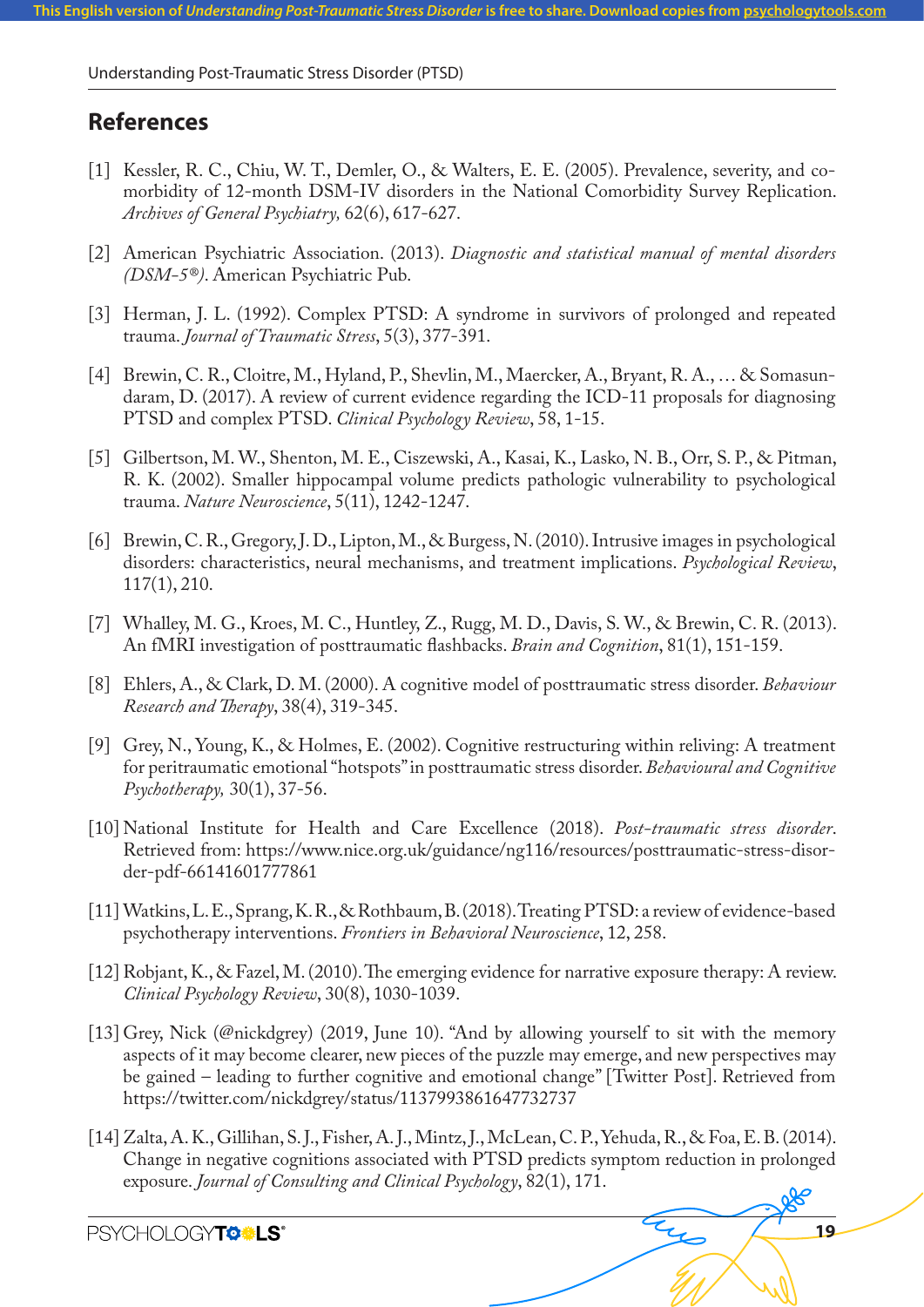- [15] Kleim, B., Grey, N., Wild, J., Nussbeck, F. W., Stott, R., Hackmann, A., … & Ehlers, A. (2013). Cognitive change predicts symptom reduction with cognitive therapy for posttraumatic stress disorder. *Journal of Consulting and Clinical Psychology*, 81(3), 383.
- [16] Gallagher, M. W., & Resick, P. A. (2012). Mechanisms of change in cognitive processing therapy and prolonged exposure therapy for PTSD: Preliminary evidence for the differential effects of hopelessness and habituation. *Cognitive Therapy and Research*, 36(6), 750-755.